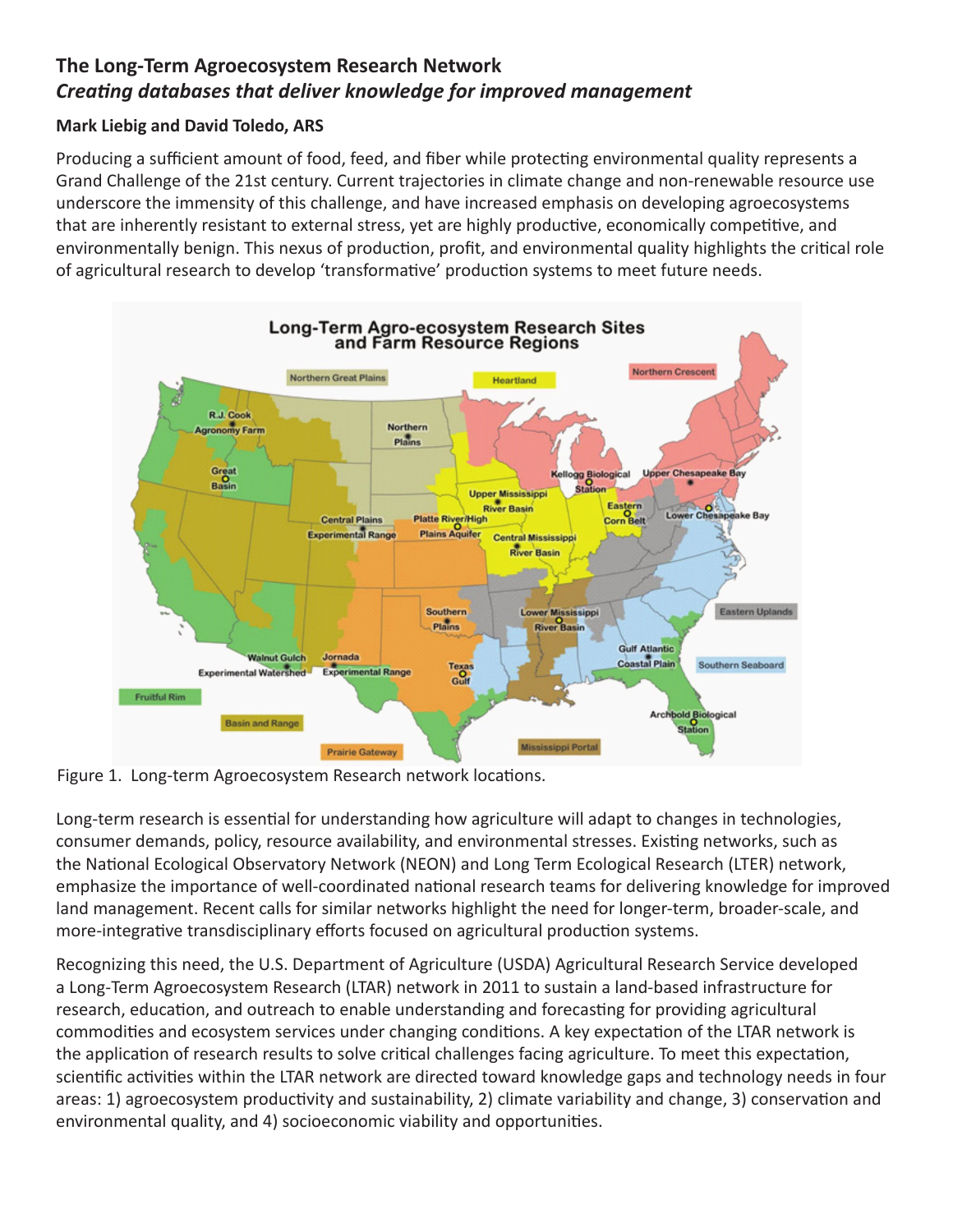#### **Long-Term Agroecosystem Research Network at NGPRL**

Long-term research has been a cornerstone of the Northern Great Plains Research Laboratory (NGPRL) since its establishment in 1912. Already home to some of the oldest grazing trials in North America, NGPRL has had a strong concurrent history of cropping studies that sought to improve dryland farming in the northern Great Plains.

As one of the 18 LTAR network locations nationally (Fig. 1), NGPRL is currently engaged in generating new knowledge for the development of future agricultural production systems from novel experiments coordinated at the national scale, coupled with findings from local/regional historical datasets. Outcomes from new, ongoing, and completed studies will improve our understanding of how management practices affect key ecosystem services, and in turn, agricultural sustainability.

## **Measuring ecosystem services at NGPRL: an example**

Agroecosystems in the northern Great Plains are currently transitioning to more intensified production, mainly due to climate-driven shifts in greater early-season water availability and a longer growing season. This transition to a wetter and warmer climate – while beneficial to agricultural productivity – will increase the susceptibility of soil degradation on agricultural lands through increased rates of erosion, nutrient loss, acidification, and salinization. Developing production systems that enhance ecosystem services will be essential to mitigate soil degradation in this important agricultural region.

Synthesizing and applying findings from this type of research at a scale relevant to a wide variety of users will require the use of networks, collaborators and ways to disseminate that information. In 2015, the NGPRL became part of the National Wind Erosion Research Network, which is a collaboration between the USDA Agricultural Research Service, the Bureau of Land Management (BLM), Department of Defense and The Nature Conservancy. This network aims to address the need for reliable field measurements of wind erosion and its controlling factors to support the development of an improved wind erosion model. This model will be publicly available for use as a decision support tool and for research purposes.

Network sites will be located on USDA land, integrated with the new Long Term Agro-ecosystem Research (LTAR) network. Sites will also be located on BLM land, Department of Defense land and private land with cooperating partners. At the NGPRL, wind erosion network instrumentation was installed in field H5 of the Area 4 SCD Cooperative Research Farm in 2015. The National Wind Erosion Research Network site at the NGPRL began streaming data on July of 2015 with the intention that this site will be maintained as a source of valuable long-term data. These data will are publicly available at http://winderosionnetwork.org/networksites/mandan-ltar.

The National Wind Erosion Research Network will be the first national, long-term, intensively instrumented wind erosion research network in the world. It is expected that the Network will attract local and international collaborators researching wind erosion. The detailed data, collected using standard methods across a range of land use and management systems, will provide excellent opportunities to build our understanding of wind erosion processes and develop models in a way that will have direct benefits for land managers.

## **References**

American Society of Agronomy. 2011. Grand Challenge: Agronomy Feeds the World. Available at: https:// www.agronomy.org/files/science-policy/asa-grand-challenge-2011.pdf (verified 2 February 2016).

Liebig, M.A., D. Archer, J. Hendrickson, K. Nichols, M. Sanderson, D. Tanaka, S. Merrill, L. Harner, and D. Olsen. 2014. The Area IV SCD Cooperative Research Farm: 30 years of collaborative research to improve cropping system sustainability in the Northern Plains. J. Soil Water Conserv. 69(4):99A-103A. https://www.researchgate.<br>net/publication/270525052\_The\_Area\_IV\_Soil\_Conservation\_Districts\_Cooperative\_Research\_Farm\_Thirty\_ years of collaborative research to improve cropping system sustainability in the Northern Plains

LTAR-SRS Writing Team. 2015. Long-Term Agroecosystem Research Network: Shared Research Strategy. USDA-ARS. Available at: www.ars.usda.gov/ltar (verified 2 February 2016).